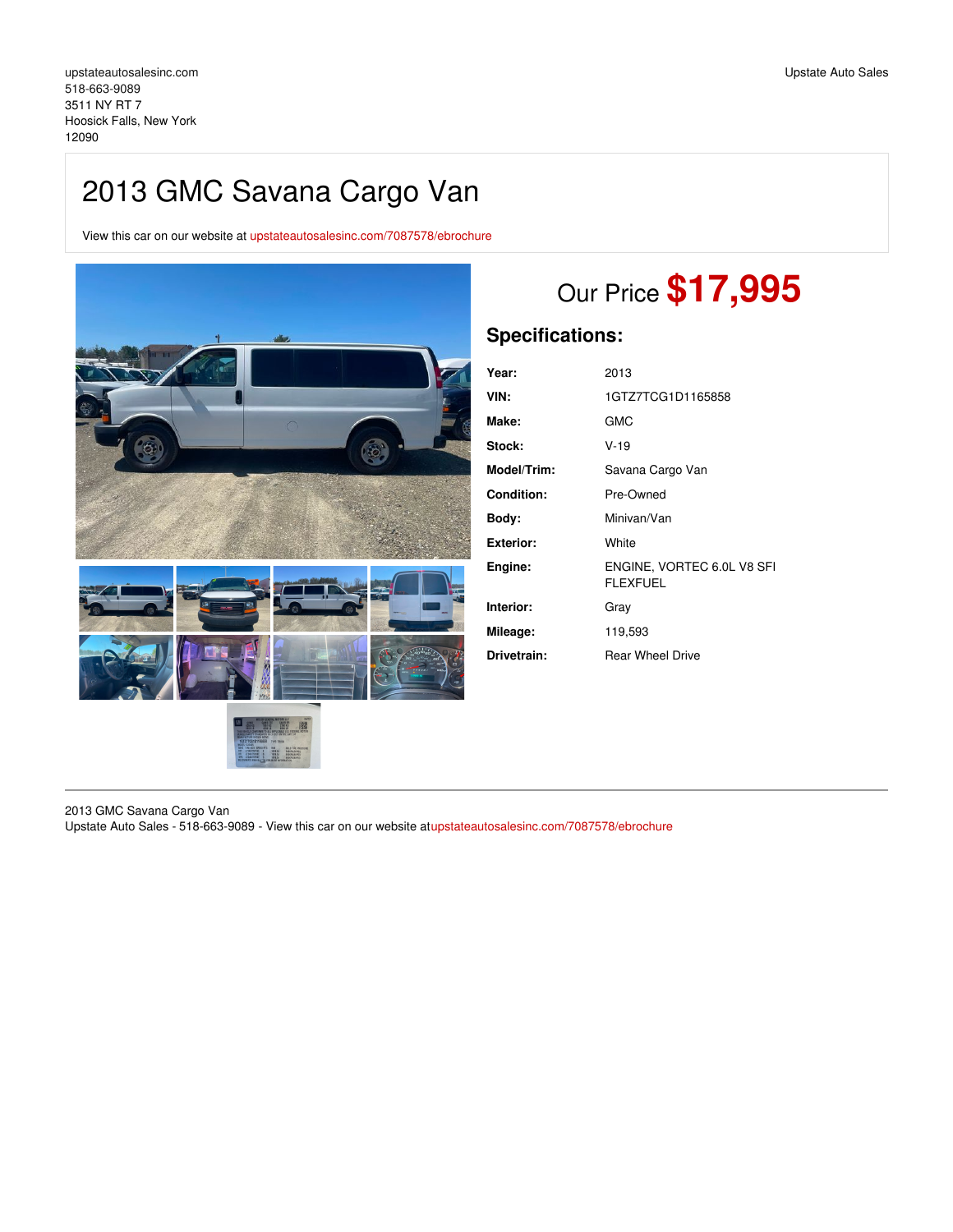

#### 2013 GMC Savana Cargo Van

Upstate Auto Sales - 518-663-9089 - View this car on our website a[tupstateautosalesinc.com/7087578/ebrochure](https://upstateautosalesinc.com/vehicle/7087578/2013-gmc-savana-cargo-van-hoosick-falls-new-york-12090/7087578/ebrochure)

## **Installed Options**

#### **Interior**

- Air conditioning, single-zone manual- Assist handle, front passenger
- Console, engine cover with open storage bin
- Cup holders, 3 on the engine console cover Defogger, side windows
- Driver Information Center includes fuel range, average speed, oil life, tire pressure monitoring, fuel used, ice warning, engine hours, average fuel economy, tachometer, and maintenance reminders. Compass and outside temperature available if equipped. (When (FHZ) Dedicated Compressed Natural Gas (CNG) system is ordered, includes average speed, oil life, tire pressure monitoring, ice warning, engine hours, tachometer and maintenance reminders. Compass and outside temperature available if equipped.)
- Floor covering, full-length Black rubberized-vinyl (Not available with (YF2) Ambulance Package or (RFM) rear floor covering delete.)
- Headliner, cloth, over driver and passenger
- Instrumentation, analog with speedometer, odometer with trip odometer, fuel level, voltmeter, engine temperature and oil pressure
- Lighting, interior with 2 dome lights, defeat switch and door handle-activated switches
- Oil life monitor- Power outlets, 2 auxiliary on engine console cover with covers, 12-volt
- Seating arrangement, driver and front passenger high-back buckets with head restraints and vinyl or cloth trim
- Seats, front bucket with vinyl trim and outboard head restraints, includes inboard armrests. (Requires (\*\*W) interior trim.)
- Steering wheel, steel sleeve column with theft-deterrent locking feature, Black
- Theft-deterrent system, vehicle, PASS-Key III
- Tow/haul mode selector, instrument panel-mounted
- Trim panels, hinged rear side doors and hinged rear doors
- Visors, driver and front passenger, cloth, padded
- Warning tones, headlamp on and key-in-ignition

#### **Exterior**

Bumpers, front and rear painted Black with step-pad (Deleted when (ZR7) Chrome Appearance Package is ordered.)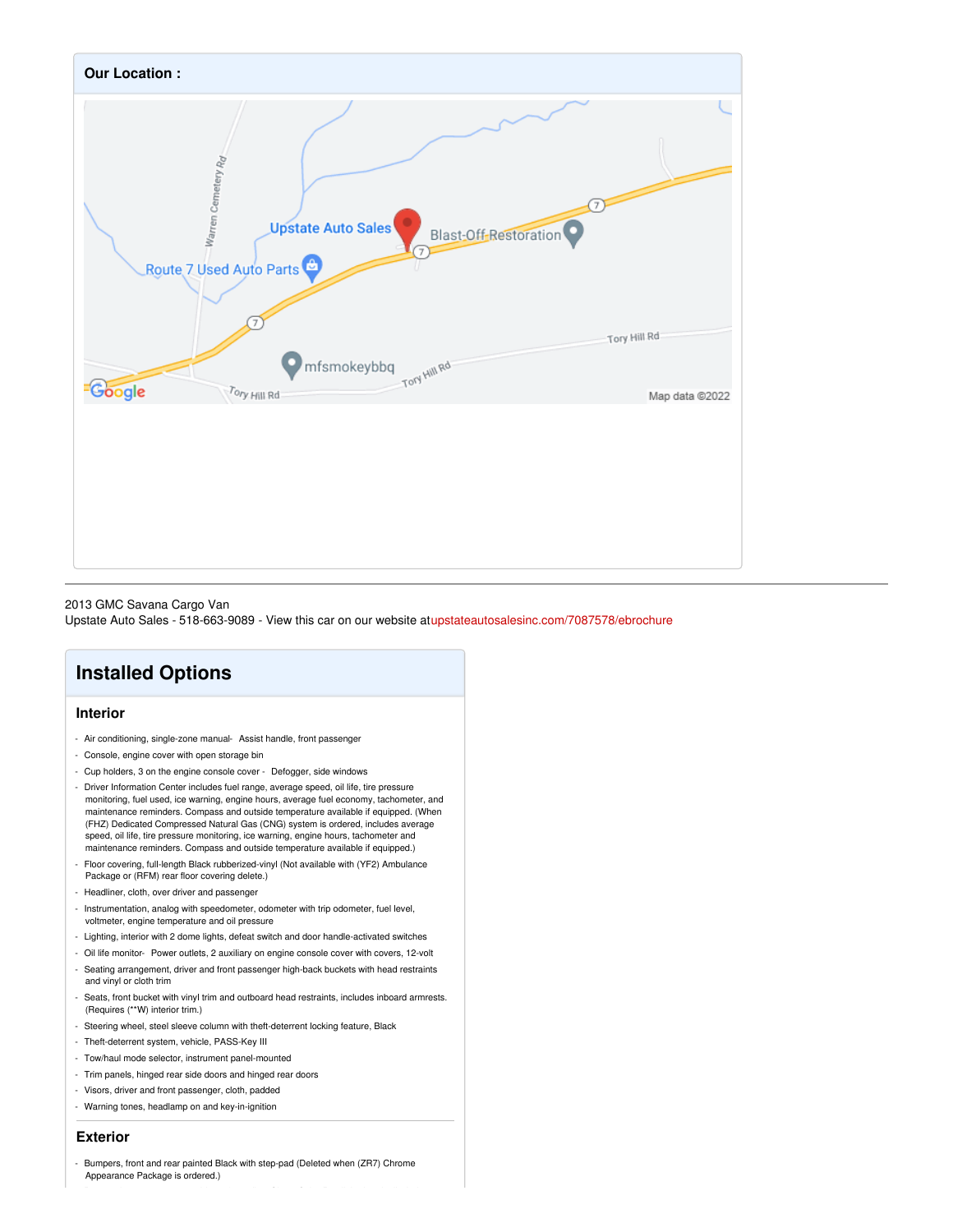- Door, swing-out passenger-side, 60/40 split Glass, Solar-Ray light-tinted, all windows
- Grille, Black composite with single rectangular halogen headlamps (Not available with (ZR7) Chrome Appearance Package.)
- Headlamps, single halogen (Not available with (ZR7) Chrome Appearance Package.)
- License plate kit, front- Mirrors, outside manual, Black
- Tire, spare LT245/75R16E all-season, blackwall located at rear underbody of vehicle (Standard on the TG23405, TG23705, TG33405 and TG33705 models.)
- Tires, front LT245/75R16E all-season, blackwall (Standard on the TG23405, TG23705, TG33405 and TG33705 models.)
- Tires, rear LT245/75R16E all-season, blackwall (Standard on the TG23405, TG23705, TG33405 and TG33705 models.)
- Wheels, 4 16" x 6.5" (40.6 cm x 16.5 cm) steel includes Gray center caps and steel spare (Standard on TG23405, TG23705, TG33405 and TG33705 models.)
- Wipers, front intermittent wet-arm with pulse washers

#### **Safety**

- Air conditioning, single-zone manual- Assist handle, front passenger
- Console, engine cover with open storage bin
- Cup holders, 3 on the engine console cover Defogger, side windows
- Driver Information Center includes fuel range, average speed, oil life, tire pressure monitoring, fuel used, ice warning, engine hours, average fuel economy, tachometer, and maintenance reminders. Compass and outside temperature available if equipped. (When (FHZ) Dedicated Compressed Natural Gas (CNG) system is ordered, includes average speed, oil life, tire pressure monitoring, ice warning, engine hours, tachometer and maintenance reminders. Compass and outside temperature available if equipped.)
- Floor covering, full-length Black rubberized-vinyl (Not available with (YF2) Ambulance Package or (RFM) rear floor covering delete.)
- Headliner, cloth, over driver and passenger
- Instrumentation, analog with speedometer, odometer with trip odometer, fuel level, voltmeter, engine temperature and oil pressure
- Lighting, interior with 2 dome lights, defeat switch and door handle-activated switches
- Oil life monitor- Power outlets, 2 auxiliary on engine console cover with covers, 12-volt - Seating arrangement, driver and front passenger high-back buckets with head restraints
- and vinyl or cloth trim
- Seats, front bucket with vinyl trim and outboard head restraints, includes inboard armrests. (Requires (\*\*W) interior trim.)
- Steering wheel, steel sleeve column with theft-deterrent locking feature, Black
- Theft-deterrent system, vehicle, PASS-Key III
- Tow/haul mode selector, instrument panel-mounted
- Trim panels, hinged rear side doors and hinged rear doors
- Visors, driver and front passenger, cloth, padded
- Warning tones, headlamp on and key-in-ignition

#### **Mechanical**

- Alternator, 105 amps (Not available with TG13405 or TH13405 models.)
- Battery, 600 cold-cranking amps, maintenance-free with rundown protection and retained accessory power
- Body, standard- Brakes, 4-wheel antilock, 4-wheel disc
- Engine, Vortec 4.8L V8 SFI FlexFuel (280 hp [208.8 kW] @ 5200 rpm, 295 lb-ft of torque [398.3 N-m] @ 4600 rpm) (Includes external engine oil cooler. Standard on TG23405, TG23705, TG33405 and TG33705 models. Reference the Engine/Axle page for availability.)
- Exhaust, aluminized stainless-steel muffler and tailpipe- Frame, full-length box ladder-type
- Fuel tank capacity, mid-frame and approximately 31 gallons (117.3L)
- GVWR, 9600 lbs. (4354 kg) (Standard on TG33405 or TG33705 models. Reference the Engine/Axle page for availability.)
- Rear axle, 3.42 ratio (Standard on TG13405, TH13405, TG23405, TG23705, TG33405 and TG33705 models. Required with (LU3) Vortec 4.3L V6 MFI engine, (L20) Vortec 4.8L V8 SFI FlexFuel engine, (L96) Vortec 6.0L V8 SFI FlexFuel or (LC8) Gaseous 6.0L V8 SFI engine. Available with (LMF) Vortec 5.3L V8 SFI engine. Reference the Engine/Axle page for availability.)
- Rear wheel drive- Steering, power
- Suspension, front independent with coil springs and stabilizer bar (Requires TG13405, TG23405, TG23705, TG33405 and TG33705 models.)
- Suspension, rear hypoid drive axle with multi-leaf springs
- Transmission oil cooler, external (Included and only available with (L20) Vortec 4.8L V8 SFI FlexFuel engine or (L96) Vortec 6.0L V8 SFI FlexFuel engine.)
- Transmission, 6-speed automatic, heavy-duty, electronically controlled with overdrive tow/haul mode and internal transmission oil cooler (Standard on TG23405, TG23705, TG33405 and TG33705 models. Requires (L20) Vortec 4.8L V8 SFI FlexFuel engine or (L96) Vortec 6.0L V8 SFI FlexFuel engine or (LC8) Gaseous 6.0L V8 SFI engine. Reference the Engine/Axle page for availability.)

### **Option Packages**

**Factory Installed**